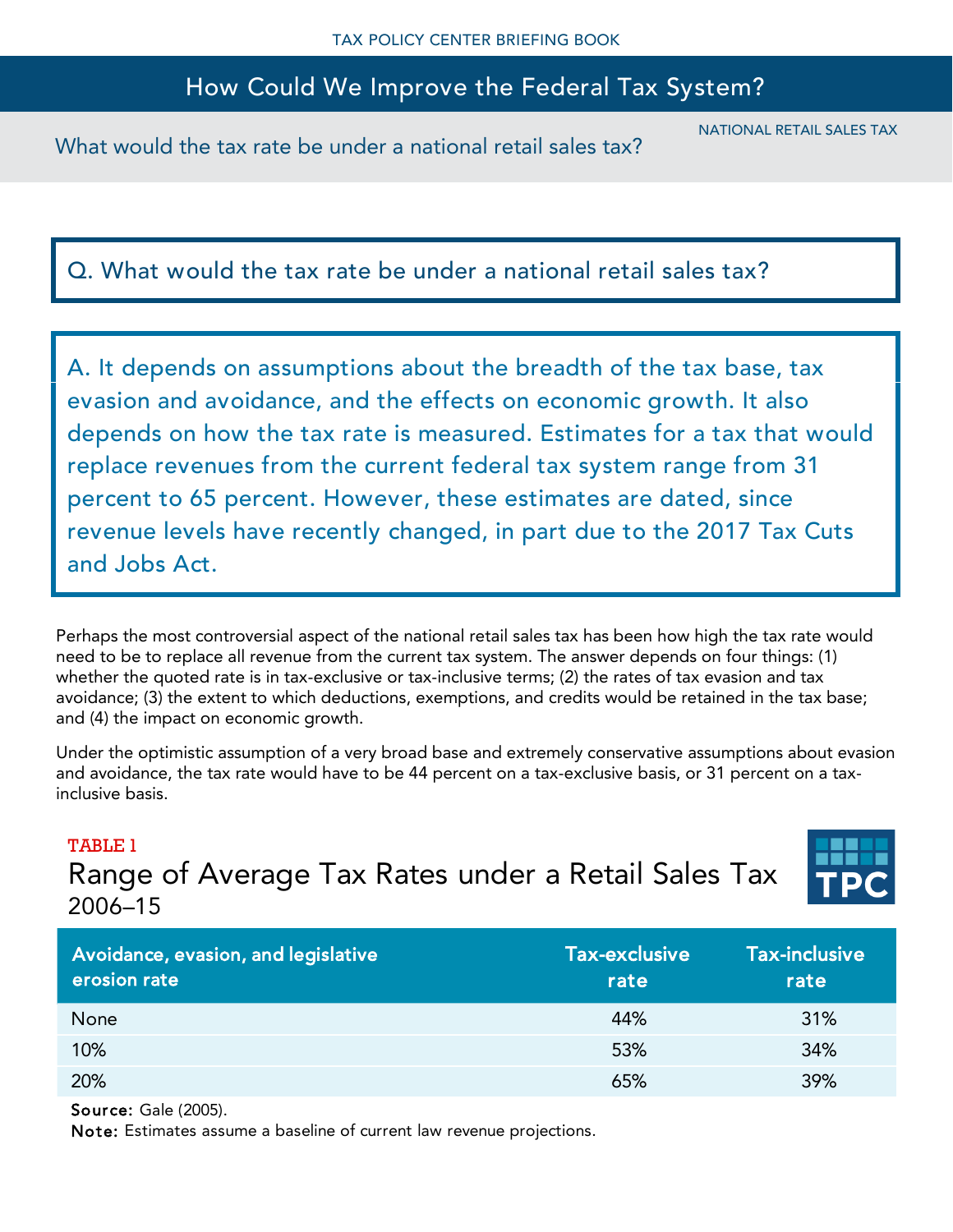## How Could We Improve the Federal Tax System?

### What would the tax rate be under a national retail sales tax?

Estimates from the President's Advisory Panel on Federal Tax Reform span an even wider range. Using reasonable assumptions about tax evasion and the breadth of the tax base, the Advisory Panel estimated the required tax-exclusive rate to be between 34 and 89 percent. Their highest estimate assumes (1) an evasion rate consistent with the current income tax for income on which taxes are not withheld and there is no thirdparty reporting and (2) a federal tax base equivalent to the median state sales tax base.

Note, however, that these estimates are dated. Revenue levels have changed since the 2005 report, partly from the 2017 Tax Cuts and Jobs Act.

# TABLE 2 Range of Tax Rates under a Retail Sales Tax



Source: President's Advisory Panel on Federal Tax Reform (2005).

Note: Tax exclusive rates.

(a) The extended base refers to the tax base described by advocates of the FairTax proposal, which includes all sales of goods and services to consumers except educational services, expenditures by US residents abroad, food produced and consumed on farms, and existing housing.

#### TAX EXCLUSIVE OR TAX INCLUSIVE

A key issue in determining the required tax rate is how to define the tax rate. Suppose a product costs \$100 before tax and has a \$30 sales tax. The "tax-exclusive" tax rate would be 30 percent, because the tax is 30 percent of the pre-tax selling price. The "tax-inclusive" rate would be about 23 percent, which is obtained by dividing the \$30 tax by the total cost to the consumer (\$100 + \$30). Sales tax rates are typically quoted in tax-exclusive terms, but income tax rates are typically quoted as tax-inclusive rates. For example, a household that earns \$130 and pays \$30 in income taxes would normally think of itself as facing roughly a 23 percent ( $$30 \div $130$ ) income tax rate.

Although there is no single correct way to report the sales tax rate, it is crucial to understand which approach is being used. The tax-inclusive rate will always be lower than the tax-exclusive rate, and the difference grows as the rate rises. At a rate of 1 percent, the difference is negligible, but a 50 percent tax-exclusive rate corresponds to a 33 percent tax-inclusive rate, a 17 percentage-point difference.

NATIONAL RETAIL SALES TAX